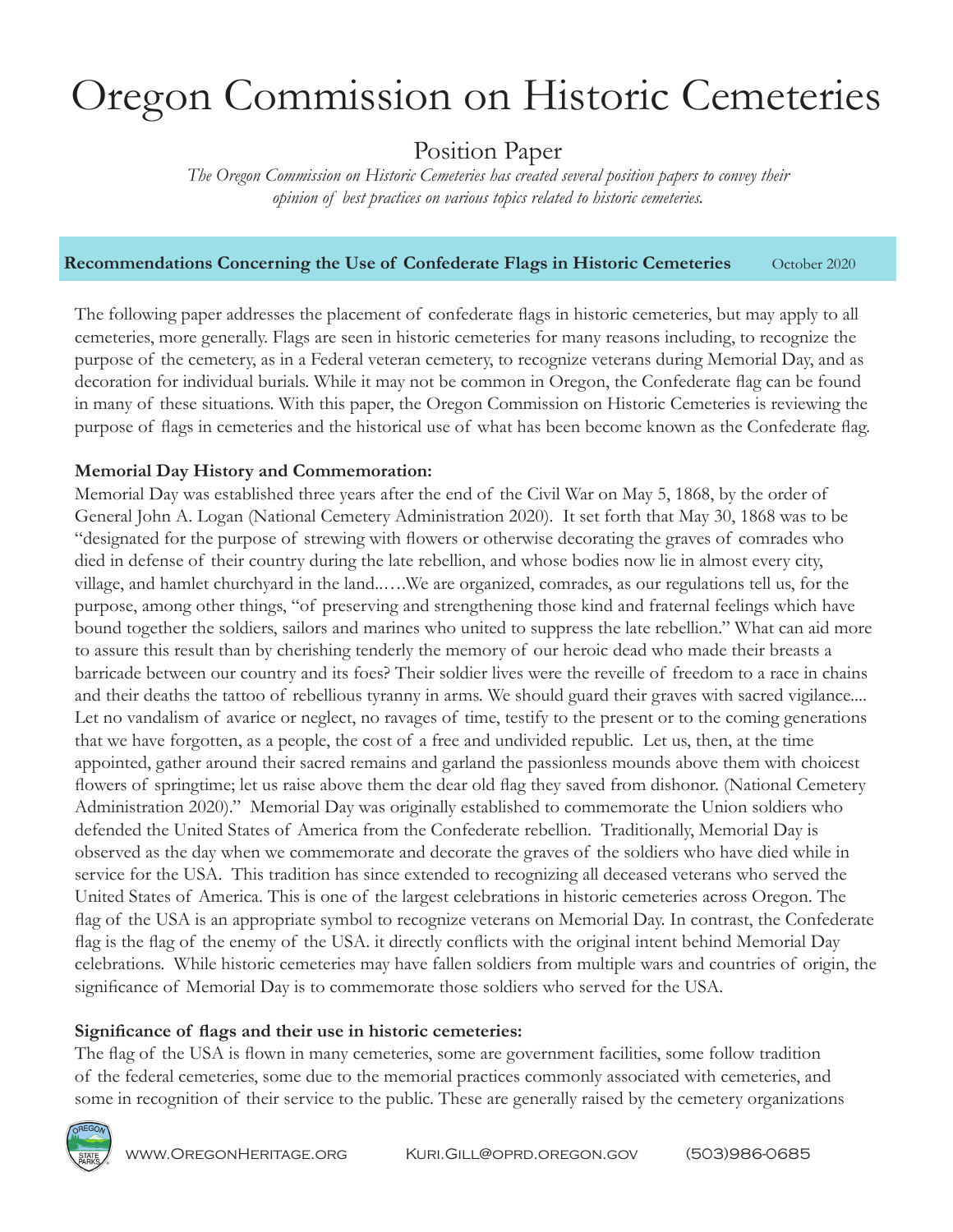# **Recommendations Concerning the Use of Confederate Flags in Historic Cemeteries 2**

themselves. Flags of the USA are often placed on specific graves by the cemeteries, community organizations or individuals. These are typically placed during holidays and following the guidelines of the cemetery. The flag of the USA represents the entire country.

The flag of the State of Oregon is also raised in cemeteries. This would serve as an indicator for the location and governmental affiliation of the cemetery. The Oregon State flag represents the entire state. Cemeteries with specific veterans or war memorials raise the Prisoner of War flag and those of the various services. Generally, these flags are only used at the specific memorial location in the cemetery. Some cemeteries may raise them for specific veterans related holidays.

Oregon does not have cemeteries specific to the Confederacy, as exist in other states. The cemeteries themselves generally do not raise the Confederate flag, but individuals have placed the Confederate flag on graves sites.

The Confederate flag is a symbol of treason, oppression, racism, and dishonor to the USA (Luckett et al. 2017, Behrend 2017, NAACP 2020, Bristow 2019, and Moeschberger 2014). It is the flag of the enemy of the USA. And over the decades since the US Civil War is has become a symbol that makes many people feel unwelcome and unsafe.

Historical context is also crucial for understanding how closely the Confederate flag is linked to the support of slavery and the perpetuation of racism.

The flag generally considered to be the Confederate flag today, was never the official flag of the Confederacy. The first official flag of the confederacy was the "Stars and Bars," used from 1861 - 1863, then it shifted to the "Stainless Banner," used from 1863-1865, and then the "Blood-Stained Banner," used shortly during 1865 until the dissolution (Brundage 2005). The current Confederate flag used to symbolize the Confederacy was actually the flag of the Army of North Virginia during the Civil War. Still over time it has come to represent the intent of the Confederacy. The Confederacy began with the Mississippi Ordinance of Succession in 1861 "Our position is thoroughly identified with the institution of slavery-- the greatest material interest of the world. Its labor supplies the product which constitutes by far the largest and most important portions of commerce of the earth. These products are peculiar to the climate verging on the tropical regions, and by an imperious law of nature, none but the black race can bear exposure to the tropical sun. These products have become necessities of the world, and a blow at slavery is a blow at commerce and civilization. That blow has been long aimed at the institution, and was at the point of reaching its consummation. There was no choice left us but submission to the mandates of abolition, or a dissolution of the Union, whose principles had been subverted to work out our ruin (Yale Law School 2008)." This is a clear indication for the support of slavery in the development of the Confederacy that was later down-played during Reconstruction. Andrew Stephens, the Confederate Vice President, gave a speech to justify succession known as the Cornerstone Speech in which he stated "Our new government is founded upon exactly the opposite idea; its foundations are laid, its cornerstone rests, upon the great truth that the negro is not equal to the white man; that slavery subordination to the superior race is his natural and normal condition (Teaching American History 2020)." Another key speech for the Confederacy indicates a clear racist position.

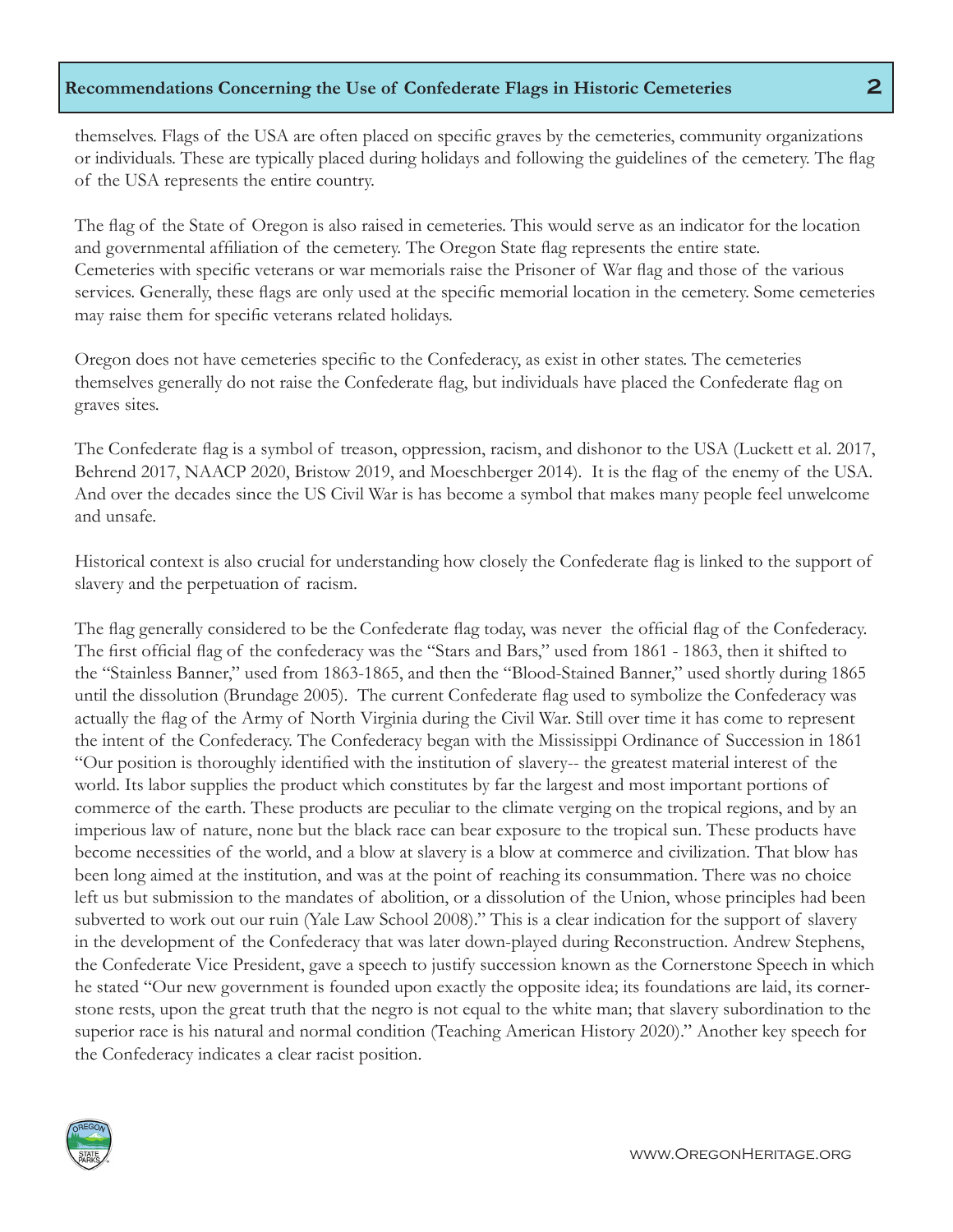# **Recommendations Concerning the Use of Confederate Flags in Historic Cemeteries 3**

After the Reconstruction era the southern states began to rewrite their state constitutions to disenfranchise Black citizens, many adopted new state flags and Confederate memorials. The Confederate flag started to be put to use as symbol of anti-black sentiment. In the 1890s, the Redemption period was when Mississippi adopted a Confederate flag on their state flag (Brundage 2005). In 1915, the movie "The Birth of a Nation" celebrates the Klu Klux Klan and celebrates the Confederate flag as a symbol of liberty, rebellion and white control of the southern states. In the 1930s, thousands of KKK members marched in Washington D.C. and used the Confederate flag as their symbol. Georgia put the Confederate flag on their state flag after the Brown vs. the Board of Education rulings in 1954. South Carolina put the Confederate flag up on the capital building in 1961, 100 years after the beginning of the Civil War. These and a series of other actions over decades following the Civil War clearly indicates how the Confederate flag has been used to symbolize racism and oppression.

The National Park Service and the Department of Veterans of Affairs have set forth guidelines that do not allow flying Confederate Flags on a flagpole in their cemeteries. They do allow for small Confederate flags to be placed on the graves of Confederate Soldiers on the Confederate Memorial Day and in some cases on Memorial Day. In these instances, a sponsor must request the flag placement, provide it, and remove it as soon as possible after the commemoration day (United States Department of the Interior 2010). While some southern states have a Confederate Memorial Day, in Oregon that is not something that is acknowledged or commemorated.

#### **Summary Statement:**

Out of respect for the United States, in acknowledgement of the original intent behind Memorial Day, as well as to provide a safe and welcoming environment in our historic cemeteries, that are meant to be public spaces, shared by all; the OCHC recommends that Confederate flags not be allowed to be flown in historic cemeteries during Memorial Day weekend celebrations, or at any other time. This includes flying the Confederate flag on flagpoles or with small flags placed on individual graves. We do not support allowing flags in historic cemeteries that promote systemic racism, fear, and oppression of anyone. It is extremely important that historic cemeteries are maintained as places where the visitors feel safe and welcome. If families have a Confederate soldier's grave they wish to be decorated during Memorial Day, they should choose to use the United States flag or flowers, rather than a Confederate flag. Memorial Day weekend celebrations should only utilize the flag of the USA, to honor the fallen veterans who served the United States. The use of the Confederate flag should not be allowed in historic cemeteries, as it is not a symbol that should be promoted.

#### **For more information or help:**

Advice and help is available from the OCHC Program Coordinator and the OCHC Commissioners.